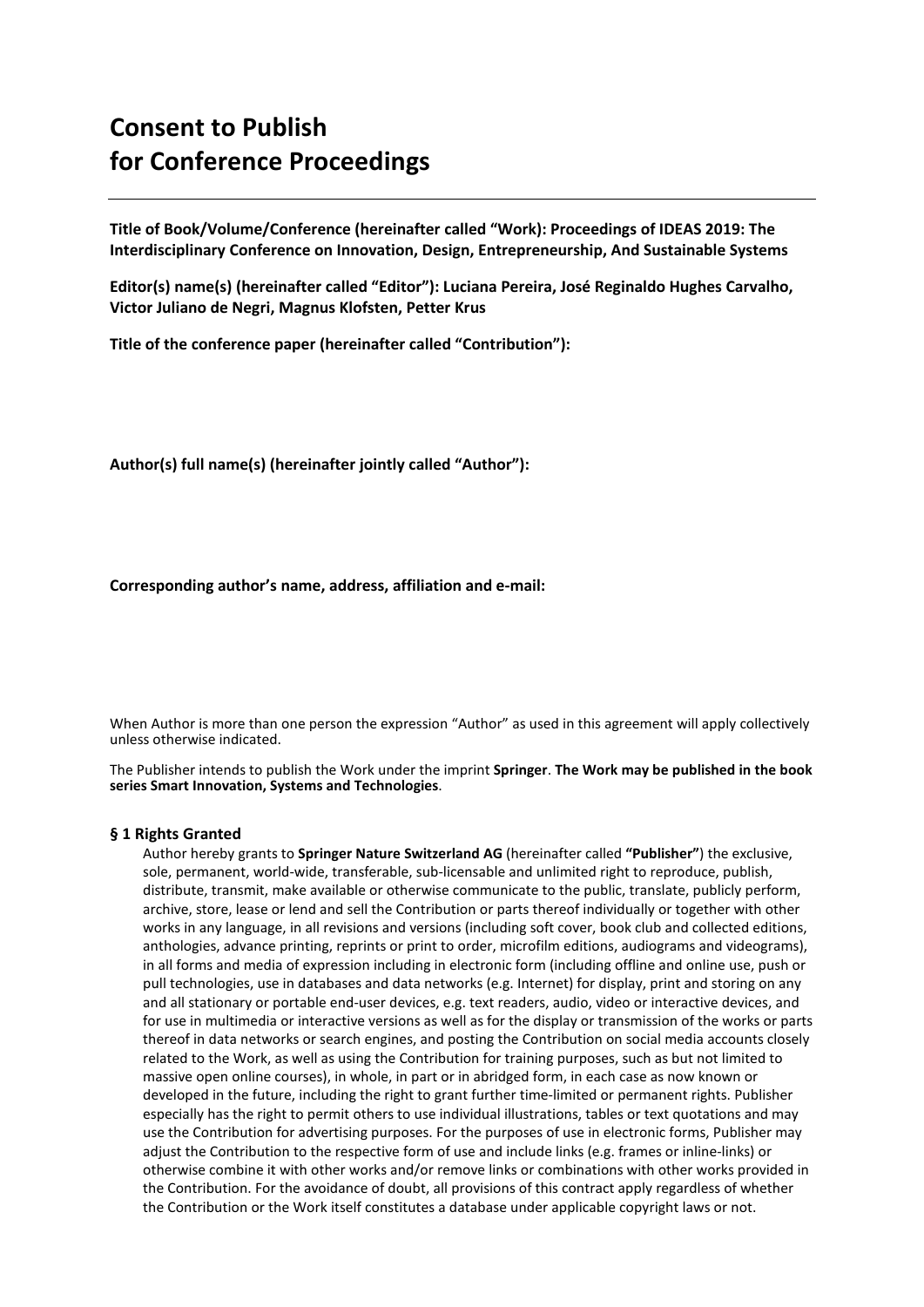The copyright in the Contribution shall be vested in the name of Publisher. Author has asserted his/her right(s) to be identified as the originator of this Contribution in all editions and versions of the Work and parts thereof, published in all forms and media. Publisher may take, either in its own name or in that of Author, any necessary steps to protect the rights granted under this Agreement against infringement by third parties. It will have a copyright notice inserted into all editions of the Work and on the Contribution according to the provisions of the Universal Copyright Convention (UCC).

The parties acknowledge that there may be no basis for claim of copyright in the United States to a Contribution prepared by an officer or employee of the United States government as part of that person's official duties. If the Contribution was performed under a United States government contract, but Author is not a United States government employee, Publisher grants the United States government royalty-free permission to reproduce all or part of the Contribution and to authorise others to do so for United States government purposes. If the Contribution was prepared or published by or under the direction or control of the Crown (i.e., the constitutional monarch of the Commonwealth realm) or any Crown government department, the copyright in the Contribution shall, subject to any agreement with Author, belong to the Crown. If Author is an officer or employee of the United States government or of the Crown, reference will be made to this status on the signature page.

## **§ 2 Rights retained by Author**

Author is permitted to self-archive a pre-print and an author's accepted manuscript version of the Contribution.

- a) A pre-print is the Author's first version of the manuscript submitted to the Publisher ("**Pre-Print**"). Prior to acceptance for publication, Author retains the right to make a Pre-Print of the Contribution available on any of the following: his/her own personal, self- maintained website; a legally compliant, non-commercial pre-print server such as but not limited to arXiv and bioRxiv. Once the Contribution has been published, Author should update the acknowledgement and provide a link to the definitive version on the publisher's website: "This is a pre-print of a contribution published in [insert title of book and name(s) of Editor(s)] published by [insert name of Publisher]. The final authenticated version is available online at: https://doi.org/[insert DOI]".
- b) An Author's Accepted Manuscript ("**AAM**") is the version accepted by the Publisher for publication, but prior to copyediting and typesetting, that can be made available under the following conditions:
	- i. Author retains the right to make an AAM of the Contribution available on their own personal, self- maintained website immediately on acceptance,
	- ii. Author retains the right to make an AAM of the Contribution available for public release on any of the following, 12 months after first publication ("**Embargo Period**"): their employer's internal website; their institutional and/or funder repositories and all services offering organized, legally compliant central archiving, including social scientific networks. AAMs may also be deposited in such repositories immediately on acceptance, provided that they are not made publicly available until after the Embargo Period.

An acknowledgement in the following form should be included, together with a link to the published version on the publisher's website: "This is a pre-copyedited version of a contribution published in [insert title of book and name(s) of Editor(s)] published by [insert name of Publisher]. The definitive authenticated version is available online via https://doi.org/[insert DOI]".

The DOI (Digital Object Identifier) can be found at the bottom of the first page of the published Contribution.

For the avoidance of doubt Author shall not use the publisher's final published version (in pdf or html/xml format) for the purpose of the above described self-archiving.

Additionally, Author retains, in addition to uses permitted by law, the right to communicate the content of the Contribution to other research colleagues, to share the Contribution with them in manuscript form, to perform or present the Contribution or to use the content for non-commercial internal and educational purposes, provided the original source of publication is cited according to current citation standards.

### **§ 3 Warranties**

Author agrees, at the request of Publisher, to execute all documents and do all things reasonably required by Publisher in order to confer to Publisher all rights intended to be granted under this Agreement. Author warrants and represents that the Contribution is original except for such excerpts from copyrighted works (including illustrations, tables, animations and text quotations) as may be included with the permission of the copyright holder thereof, in which case(s) Author is required to obtain written permission to the extent necessary and to indicate the precise sources of the excerpts in the manuscript.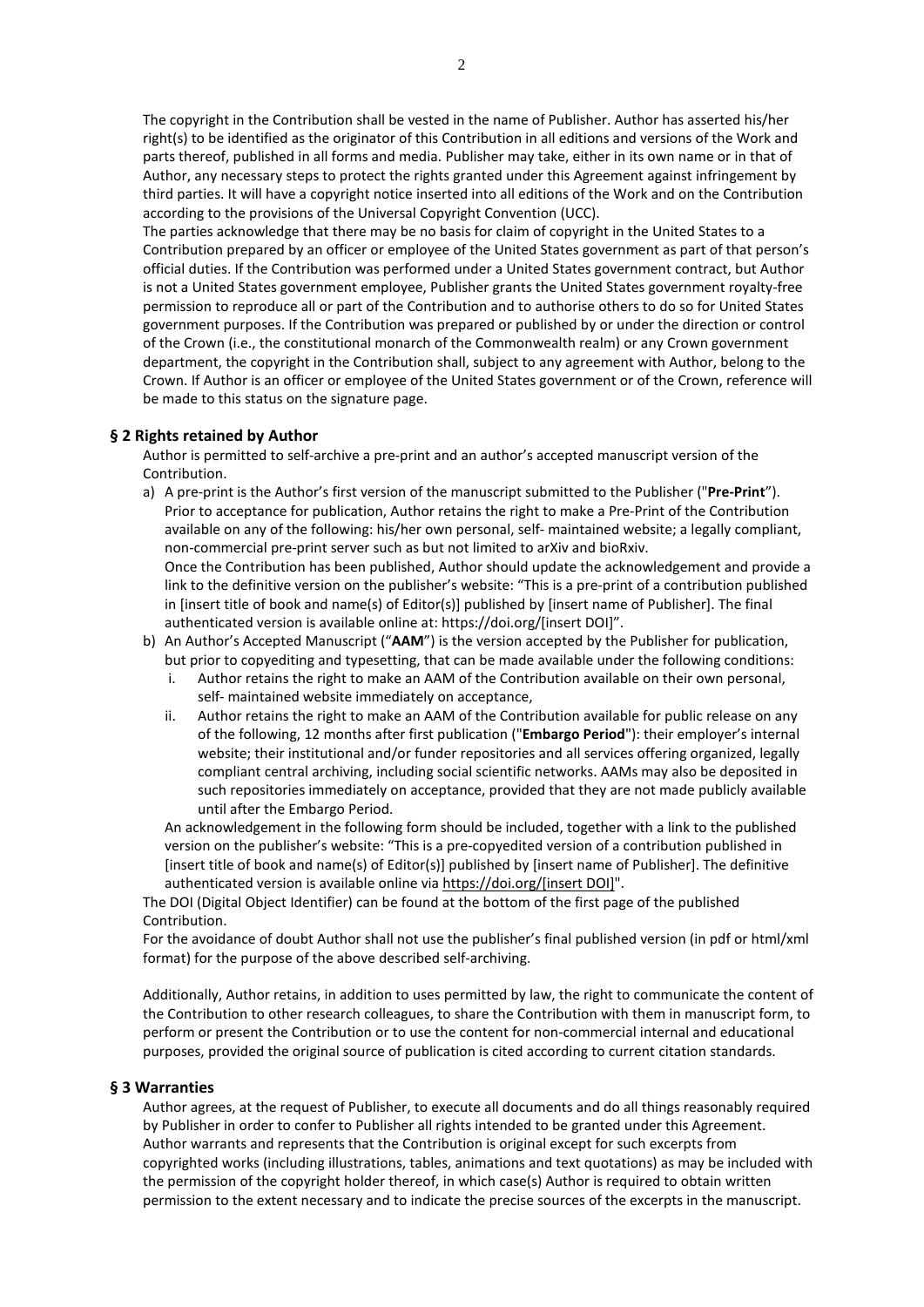Third Party Material (including without limitation quotations, photographs, pictures, diagrams, drawings, tables, graphs or maps, and whether reproduced from print or electronic or other sources) may only be included in the Contribution with the prior agreement of the Publisher. In this case the Author must obtain (at the Author's expense) all necessary permissions to enable the Publisher to use the Third Party Material in the Contribution and shall provide the Editor of the Work and the Publisher with: (i) copies of all such permissions, and (ii) sufficient information to enable the Publisher to make appropriate acknowledgements.

Author warrants and represents that Author is entitled to grant the rights in accordance with Clause 1 "Rights Granted", that Author has not assigned such rights to third parties, that the Contribution has not heretofore been published in whole or in part, that the Contribution contains no libellous or defamatory statements and does not infringe on any copyright, trademark, patent, statutory right or proprietary right of others, including rights obtained through licences.

Author agrees to amend the Contribution to remove any potential obscenity, defamation, libel, malicious falsehood or otherwise unlawful part(s) identified at any time. Any such removal or alteration shall not affect the warranties and representations given by Author in this Agreement.

### **§ 4 Delivery of Contribution and Publication**

Author shall deliver the Contribution to the responsible Editor of the Work on a date to be agreed upon, electronically in Microsoft Word format or in such form as may be agreed in writing with Publisher. The Contribution shall be in a form acceptable to the Publisher (acting reasonably) and in line with the instructions contained in the guidelines and Author shall provide at the same time, or earlier if the Publisher reasonably requests, any editorial, publicity or other form required by the Publisher. Publisher will undertake the publication and distribution of the Work in print and electronic form at its own expense and risk within a reasonable time after it has given notice of its acceptance of the Work to Author in writing.

## **§ 5 Author's Discount for Books and Electronic Access**

Author may obtain copies of the Work for personal use at a discount of 40% off the list-price if ordered directly from Publisher. Furthermore, Author is entitled to purchase for his/her personal use (directly from Publisher) other books published by Publisher at a discount of 40% off the list price for as long as there is a contractual arrangement between Author and Publisher and subject to applicable book price regulation. Resale of such copies is not permitted.

Publisher shall provide electronic access to the electronic final published version of the Work on Publisher's Internet portal, currently known as springer.com and/or palgrave.com, to Author, provided Author has included his/her email address in the manuscript of the Work. Furthermore, Author has the right to download and disseminate single contributions from the electronic final published version of the Work for his/her private and professional non-commercial research and classroom use (e.g. sharing the contribution by mail or in hard copy form with research colleagues for their professional non-commercial research and classroom use, or to use it for presentations or handouts for students). Author is also entitled to use single contributions for the further development of his/her scientific career (e.g. by copying and attaching contributions to an electronic or hard copy job or grant application).

When Author is more than one person each of the co-authors may share single contributions of the Work with other scientists or research colleagues as described above. In each case, Publisher grants the rights to Author under this clause provided that Author has obtained the prior consent of any co-author(s) of the respective contribution.

## **§ 6 Termination**

Either party shall be entitled to terminate this Agreement forthwith by notice in writing to the other party if the other party commits a material breach of the terms of the Agreement which cannot be remedied or, if such breach can be remedied, fails to remedy such breach within 28 days of being given written notice to do so.

On termination of this Agreement in accordance with its terms, all rights and obligations of Publisher and Author under this Agreement will cease immediately, except that any terms of this Agreement that expressly or by implication survive termination of this Agreement shall remain in full force and effect.

#### **§ 7 Governing Law and Jurisdiction**

If any difference shall arise between Author and Publisher concerning the meaning of this Agreement or the rights and liabilities of the parties, the parties shall engage in good faith discussions to attempt to seek a mutually satisfactory resolution of the dispute. This agreement shall be governed by, and shall be